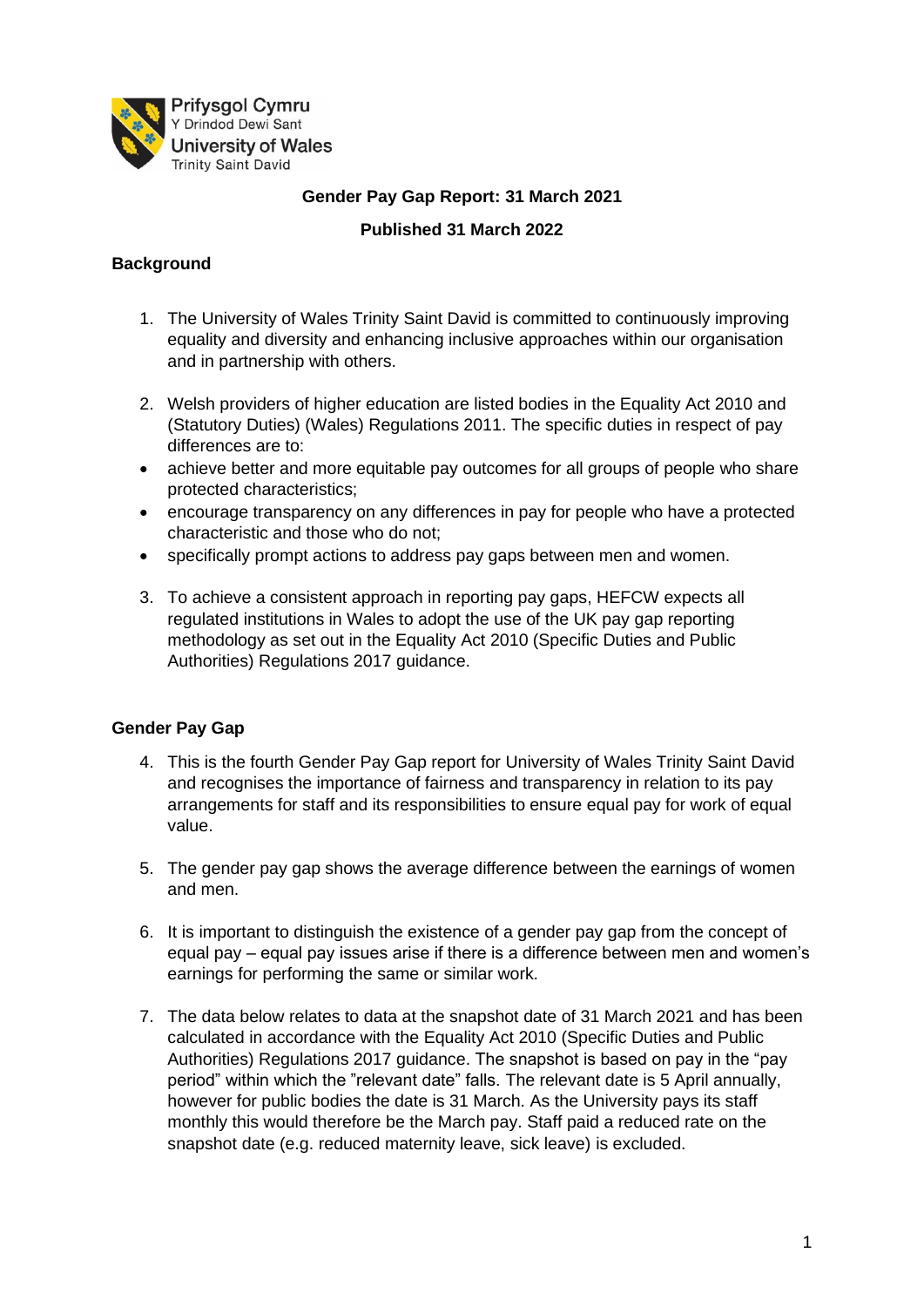### 8. **Comparison: Mean hourly wages (Female: Male)**

**Finding**: When comparing mean hourly wages at UWTSD, women's mean hourly wage is 7.9% lower than men's and their median hourly wage is 5.7% lower than men's. The mean hourly wage at 31 March 2020 was 9.2%, a reduction of 1.3% in the past year. The median hourly wage difference remains unchanged at 5.7% in 2021.

| Figure 1                                |                                   |                                            |
|-----------------------------------------|-----------------------------------|--------------------------------------------|
| <b>Gender Pay Gap</b>                   | Mean hourly<br>wage<br>difference | <b>Median hourly</b><br>wage<br>difference |
| University of Wales Trinity Saint David | 7.9%                              | 5.7%                                       |

#### 9. **Comparison: Bonus gap (Female: Male)**

No bonuses were paid within the reporting period 1 April 2020 and 31 March 2021.

#### 10. **Proportion of women in each pay quartile**

**Finding**: At UWTSD, women occupy 51.5% of the highest paid jobs and 59.5% of the lowest paid jobs.

*Figure 2* 

|                                             | Female (%) | Male $(\%)$ |
|---------------------------------------------|------------|-------------|
| Quarter 1: Lower quartile<br>(lowest paid)  | 59.5       | 40.5        |
| Quarter 2: Lower middle quartile            | 59.2       | 40.8        |
| Quarter 3: Upper middle quartile            | 57.6       | 42.4        |
| Quarter 4: Upper Quartile<br>(highest paid) | 51.5       | 48.5        |